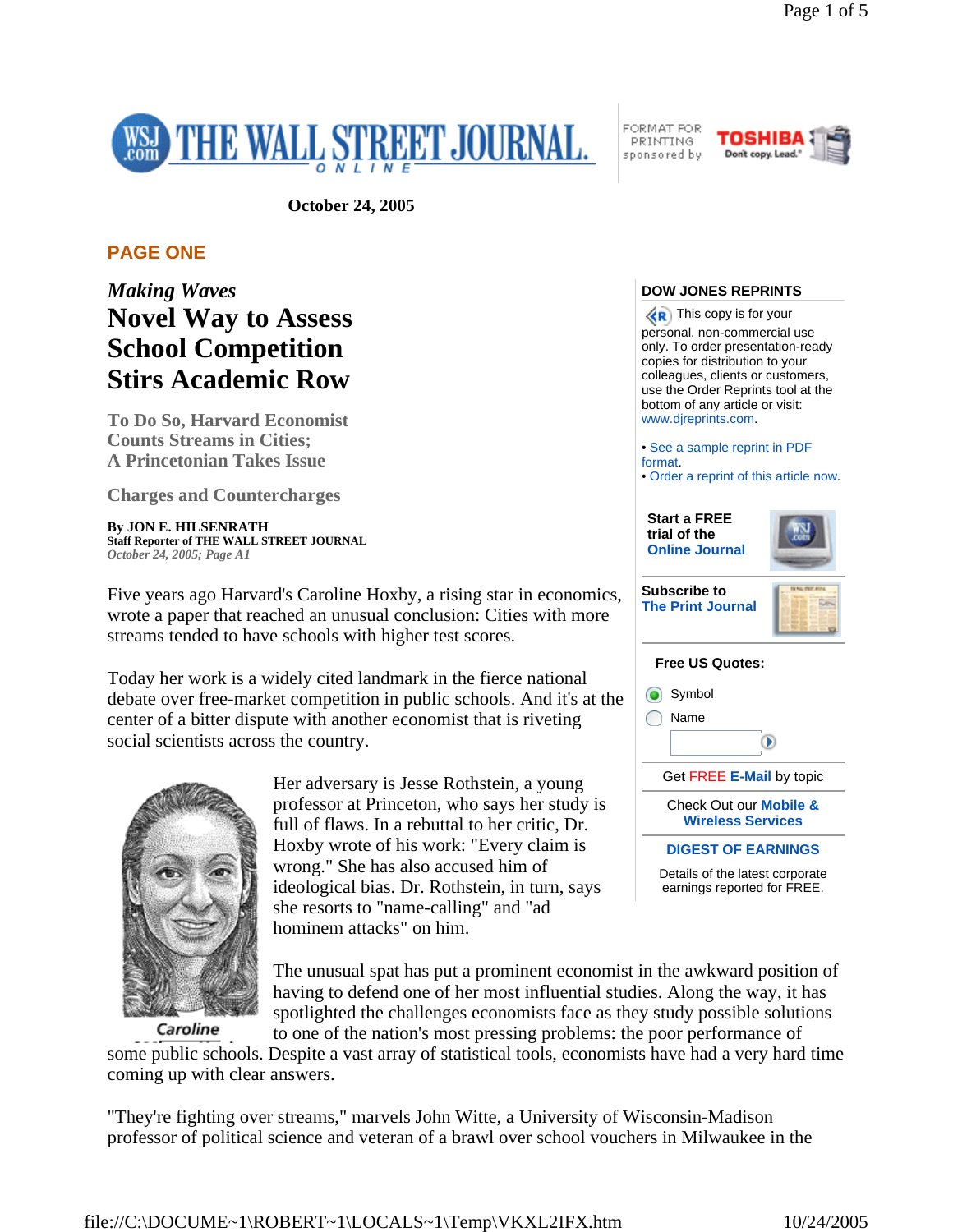1990s. "It's almost to the point where you can't really determine what's going on."

Milton Friedman, the Nobel Prize-winning economist known for his free-market views, proposed 50 years ago that to improve schools, parents could be given vouchers -- tickets they could spend to shop for a better education for their kids. He theorized that the resulting competition among schools would spark improvements in the system. Free-market advocates loved the idea. Teachers' unions hated it, arguing that it could drain resources from some public schools and direct resources to religious institutions.

Research on these programs turns up evidence of benefits from school choice. But it hasn't proved strongly convincing, and testing the hypothesis is anything but simple. In the mid-1990s, researchers battled over how to interpret studies of voucher use in Milwaukee. In 2003, they tried to evaluate voucher experiments in New York and ended up squabbling over the right way to decide if a child was African-American. Last year, in assessing charter schools -- institutions that are publicly funded but not bound by traditional rules -- they argued over how to take into account differing backgrounds of the children who attend.



Jesse Rothstein

Analysts have searched as far away as New Zealand for evidence about the effects of competition in education -- and disagreed about what was found there, too. Now there is Hoxby vs. Rothstein.

Dr. Hoxby, 39 years old, is one of only two women tenured in Harvard's economics department, a distinction she achieved just seven years after earning a doctorate from Massachusetts Institute of Technology. Other universities, such as Stanford, have tried to lure her away. Harvard, in turn, has given her a prestigious endowed chair.

Although her father, Steven Minter, was an official in the Carter administration Education Department, she has become a favorite in Republican circles for producing statistical evidence that competition

improves schools. "This is a person who is smart, who is logical, who is committed and who is dedicated," says Rod Paige, President Bush's first Secretary of Education. Dr. Hoxby also is a distinguished visiting fellow at the Hoover Institution, the right-leaning research center affiliated with Stanford.

Dr. Rothstein, 31, is the son of Richard Rothstein, a former textile-union organizer who's now a lecturer at Columbia. Father and son have both worked closely with the left-leaning Economic Policy Institute in Washington. The son got interested in the streams paper while studying for his doctorate at the University of California, Berkeley. He is now an assistant professor at Princeton, not yet eligible for tenure. His Berkeley thesis adviser, David Card, describes Dr. Rothstein, who had majored in math as a Harvard undergraduate, as "tenacious" and having "very good technical skills."

In her 2000 paper, published in the prestigious American Economic Review, Dr. Hoxby explored competition among public schools. She noticed that some metropolitan areas, like Boston, had dozens of school districts, while others, such as Las Vegas, were dominated by just one. She reasoned that if pro-competition economists were right, school systems with many districts should produce better results, because parents in those cities would have more choices about where to live and educate their children, creating a more competitive environment.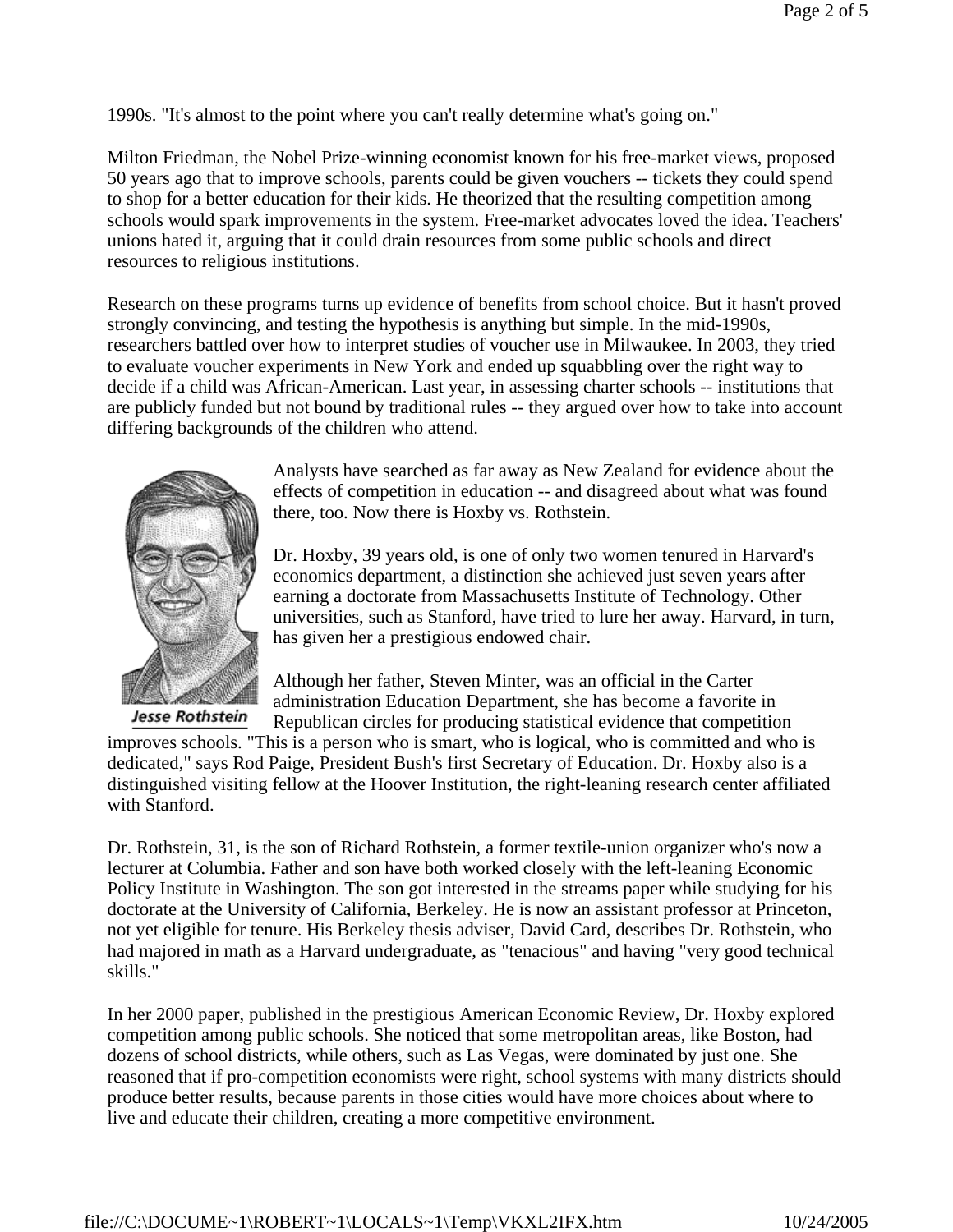To test this notion she might have simply counted the number of school districts in cities. But there were factors that muddied the waters. Sometimes the quality of the school districts influenced their number. That is, in some cases, it appeared cities had numerous districts partly because some were bad -- so bad they couldn't be closed or merged with others. It was the kind of chicken-and-egg problem that often trips up economic research.

Dr. Hoxby tried to find a way around this. She noticed that the number of school districts seemed related to geography. Streams were natural boundaries around which districts were formed many years ago. Cities with lots of streams had more school districts than cities with few streams.

## **An Opportunity**

Testing a hypothesis in economics isn't as straightforward as, say, testing a drug, where researchers can randomly assign some subjects to receive a placebo. Many economists believe they can approach scientific rigor, however, by taking advantage of random events like draft lotteries and judicial assignments. For Dr. Hoxby, streams offered such an opportunity: Cities with lots of streams had been randomly chosen by nature to have more school districts and more school competition, while cities with few streams were naturally home to fewer districts and less competition.

"By using the variation in the number of school districts in a metropolitan area that is driven by streams, we can isolate the effect that interests us: the causal effect of more districts on achievement," she said in an interview via email.

When she found that metro areas with more streams tended to have more districts, and also higher student achievement, many academics thought she had come up with an ingenious way of testing Dr. Friedman's competition thesis. "Caroline had a great idea with that paper," says David Figlio, an education economist at the University of Florida. "It is incontrovertible that it was a brilliant insight."

Dr. Rothstein says it doesn't stand up to scrutiny. He makes several technical challenges, but his main attack is on the way the author counted streams.

A problem she faced at the outset was that some streams can affect more than school-district borders. Large, navigable ones affect commerce and wealth in an area and the kind of population it attracts -- influences that could distort her test. Small streams wouldn't have this problem, Dr. Hoxby said. She divided her streams into larger and smaller ones and entered them into her equations separately to make the distinction clear. Studying detailed maps published by the U.S. Geological Survey, she measured dimensions of water bodies in hundreds of metropolitan areas.

Dr. Rothstein said Dr. Hoxby never laid out exactly how she measured a stream's width, which, he noted, can vary at different points in its course. In the case of Fort Lauderdale, Fla., which she found to have five large streams, Dr. Rothstein said when he tried to count them her way in the map room at Princeton's Fine Hall Library, he came up with 12. His research assistant got 15, he wrote in "A Comment on Hoxby," which the National Bureau of Economic Research published in March (Read an abstract<sup>1</sup>). The American Economic Review is now preparing to publish a version of that paper.

"The exercise makes clear that Hoxby's larger-streams variable is subjective and unverifiable," Dr. Rothstein's paper added. In an interview, he says more bluntly: "Fort Lauderdale is a swamp. The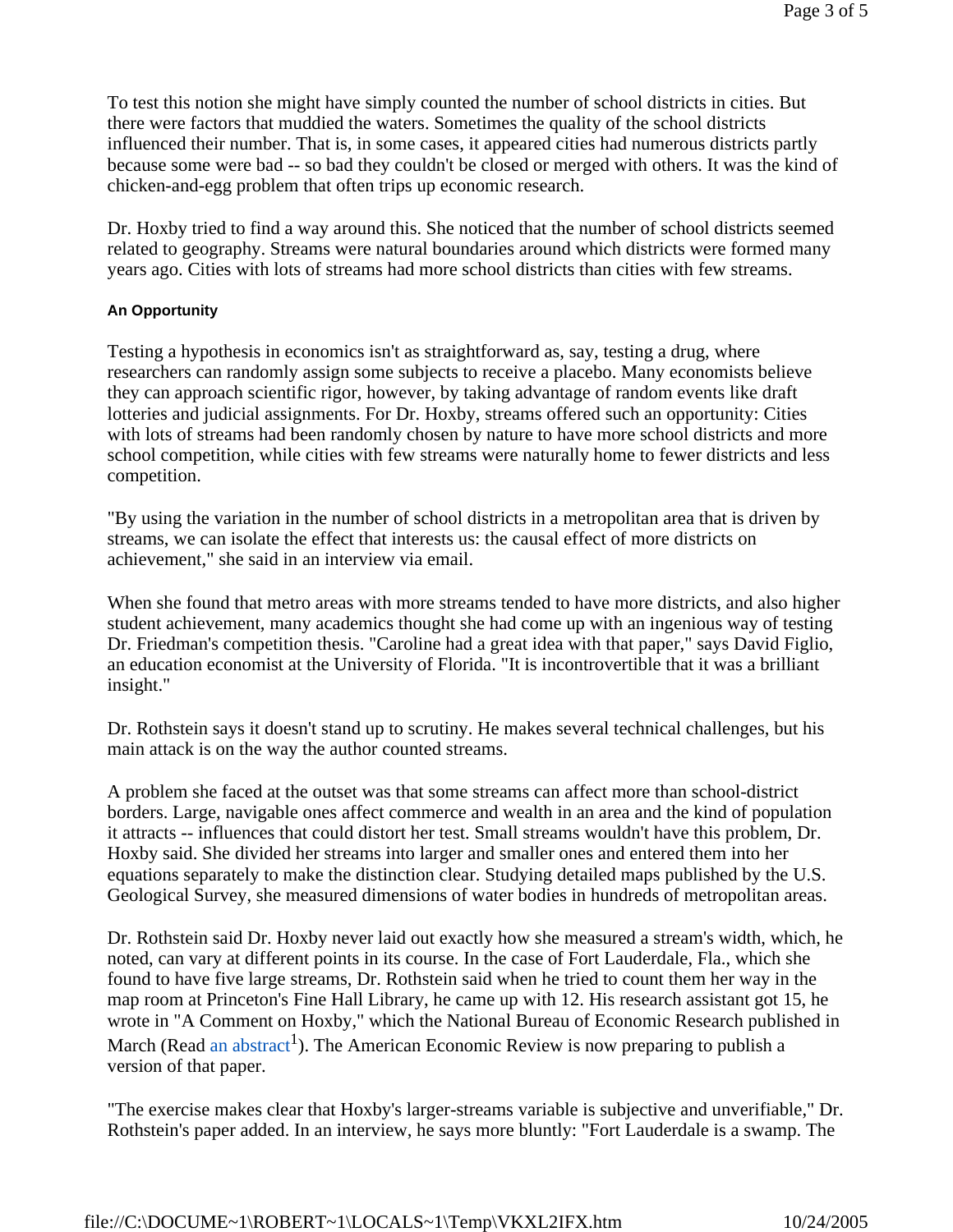idea that streams were a relevant thing in this area is just crazy."

He tried other ways to count streams. Using government databases, he distinguished between larger and smaller ones by their recorded length, and also by whether they flowed through more than one county. With these other measures, he wrote, he found a link between streams and school performance, but too small to be statistically significant.

Dr. Rothstein also complained that for years Dr. Hoxby ignored his requests for the data she used. Economists frequently argue about the availability of data. In this case, Dr. Hoxby said her ability to circulate all her data was limited because some came from the National Center for Education Statistics, which restricts public access to some of its information to protect the identities of students and school districts. Dr. Rothstein contends that the data she ultimately made available don't match up to the data used in her paper.

Dr. Hoxby responded in a National Bureau paper called "Competition Among Public Schools: A Reply to Rothstein," also slated for publication in the American Economic Review. By tossing aside her hand counts of streams, Dr. Hoxby wrote, Dr. Rothstein was proposing "the destruction of important information" and "promoting less informed measurement." (Read an abstract<sup>2</sup>)

She added that "it is dismaying to see a great deal of my work (with strategic changes made by him) appearing on Rothstein's Web site, presented as though it were mainly if not wholly his work." And she wondered: "Why, especially when he has the benefit of hindsight, careful explanations, and nearly all of the data work done for him, does he make bad decisions repeatedly?"

It may be, Dr. Hoxby wrote, that Dr. Rothstein "was determined to generate results that would contradict those in [her original paper] at whatever cost."

## **Defenders Irked**

The rejoinder irked his defenders. "Her nasty, vicious response is really about shutting down debate," said Lawrence Mishel, president of the Economic Policy Institute. The group has sparred with her before. A book co-written by Dr. Mishel and Richard Rothstein, Jesse's father, dedicates a section to challenging her work on charter schools.

In an email, Dr. Hoxby responds that "EPI's work is funded by unions, and the teachers' unions are openly opposed to charter schools for reasons of self-interest." EPI says it gets 29% of its funds from unions.

In July, Harvard's student newspaper, the Crimson, quoted Dr. Hoxby, whose father is African-American, as saying that "there is a lot of race and gender bias going on here."

In an email, Dr. Hoxby says that the paper misrepresented her views and that she had made no allegation of racial or gender bias. The Crimson's president, Harvard senior Lauren Schuker, says the paper stands by "a fair story [that] covered all sides." (Read the Crimson article<sup>3</sup>)

Writing to the Crimson, Dr. Hoxby accused Dr. Rothstein of "ideological bias." He says allegations of bias are "absurd" and unhelpful "name-calling."

In the background of the fight is the broader attempt by some economists to adopt the scientific